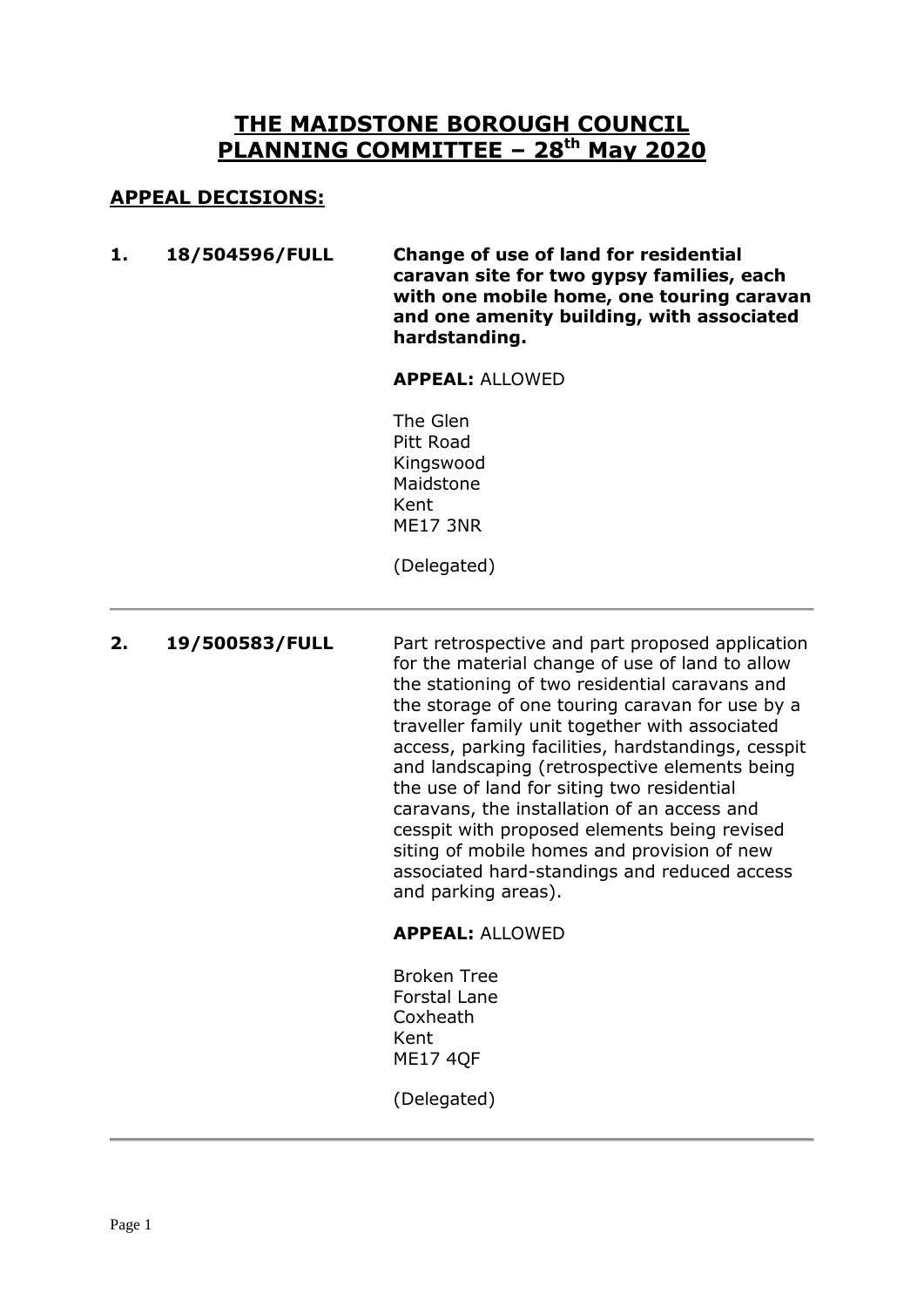**3. 19/501539/FULL** Erection of single dwelling (Resbmission to 19/500310/FULL).

**APPEAL:** DISMISSED

Land East Of Eyhorne Green House Musket Lane Hollingbourne Maidstone Kent ME17 1UU

(Delegated)

**4. 19/504564/FULL** Relocation of children's climbing frame.

#### **APPEAL:** DISMISSED

Delhi Spice Uk 87 Ashford Road Bearsted Maidstone Kent ME14 4BS

(Delegated)

**5. 18/506459/LDCEX** Lawful Development Certificate (Existing) to establish the existing lawful siting of caravan on agricultural farm whilst building the barn.

#### **APPEAL:** DISMISSED

Willow Farm Lughorse Lane Yalding Kent ME18 6EB

(Delegated)

**6. 19/501511/LAWPRO** Lawful Development Certificate for proposed loft conversion incorporating a flat roof dormer to the rear and 2 no. roof lights to the front. Part removal of rear mono pitch roof to create roof terrace with balustrade.